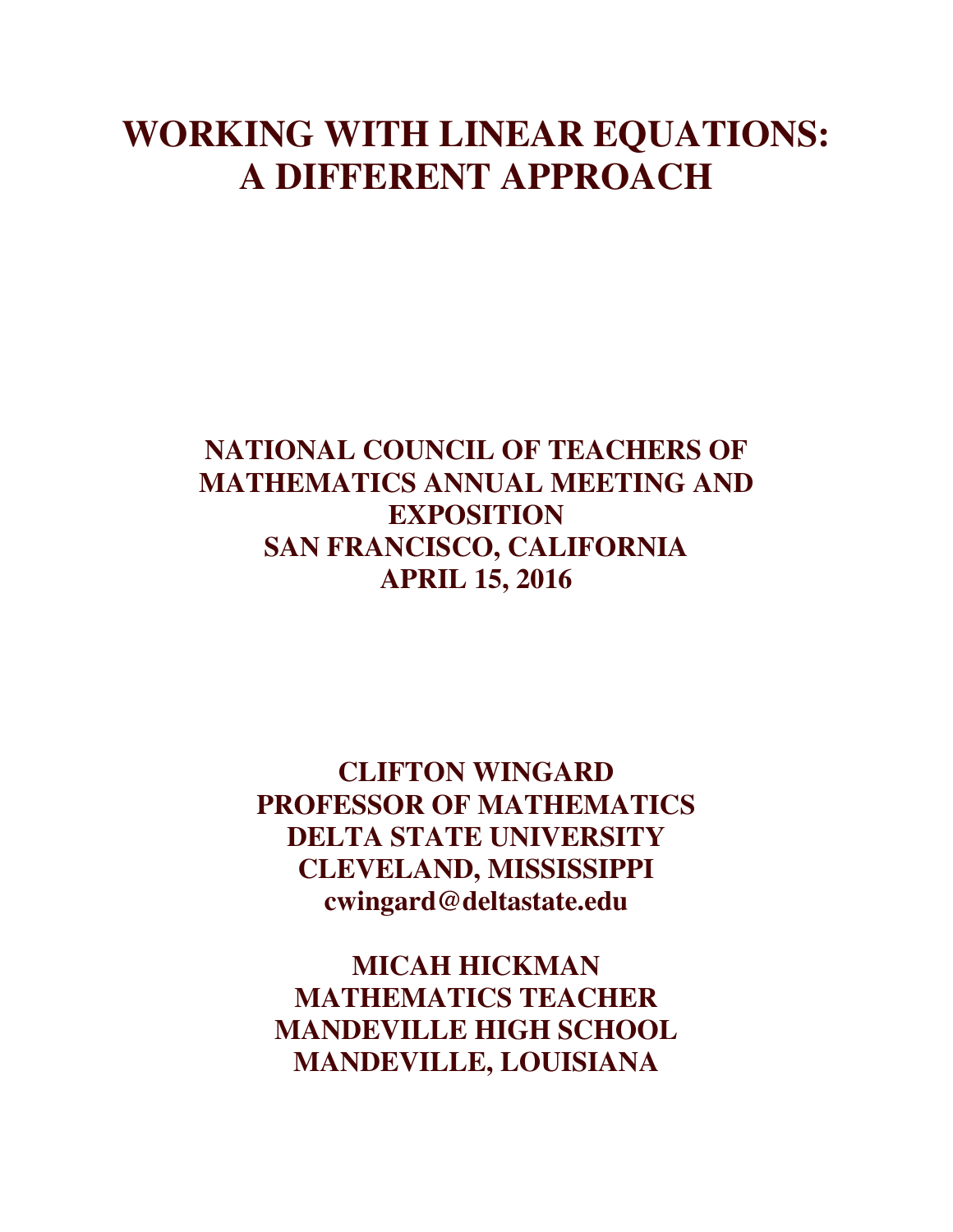#### **The Box Method**

The procedure outlined here for finding the equation of a line eliminates some of the manipulations that the students find difficult. The entire procedure is based on the definition of the slope of a line and also based on the point-slope formula for linear equations. However, neither of these formulas is directly seen.

**Example 1:** Given the two points on a line, write the equation of the line in standard form.

 $(-3, 4)$  and  $(5, 7)$ 

Solution:

Step 1: Create an array as shown by entering the two ordered pairs in the box with the second one also written below the box. (It is helpful if the pair with the larger yvalue is put on top, but it is not necessary.)



Step 2: Subtract the numbers in the columns in the box and enter those numbers in the box.

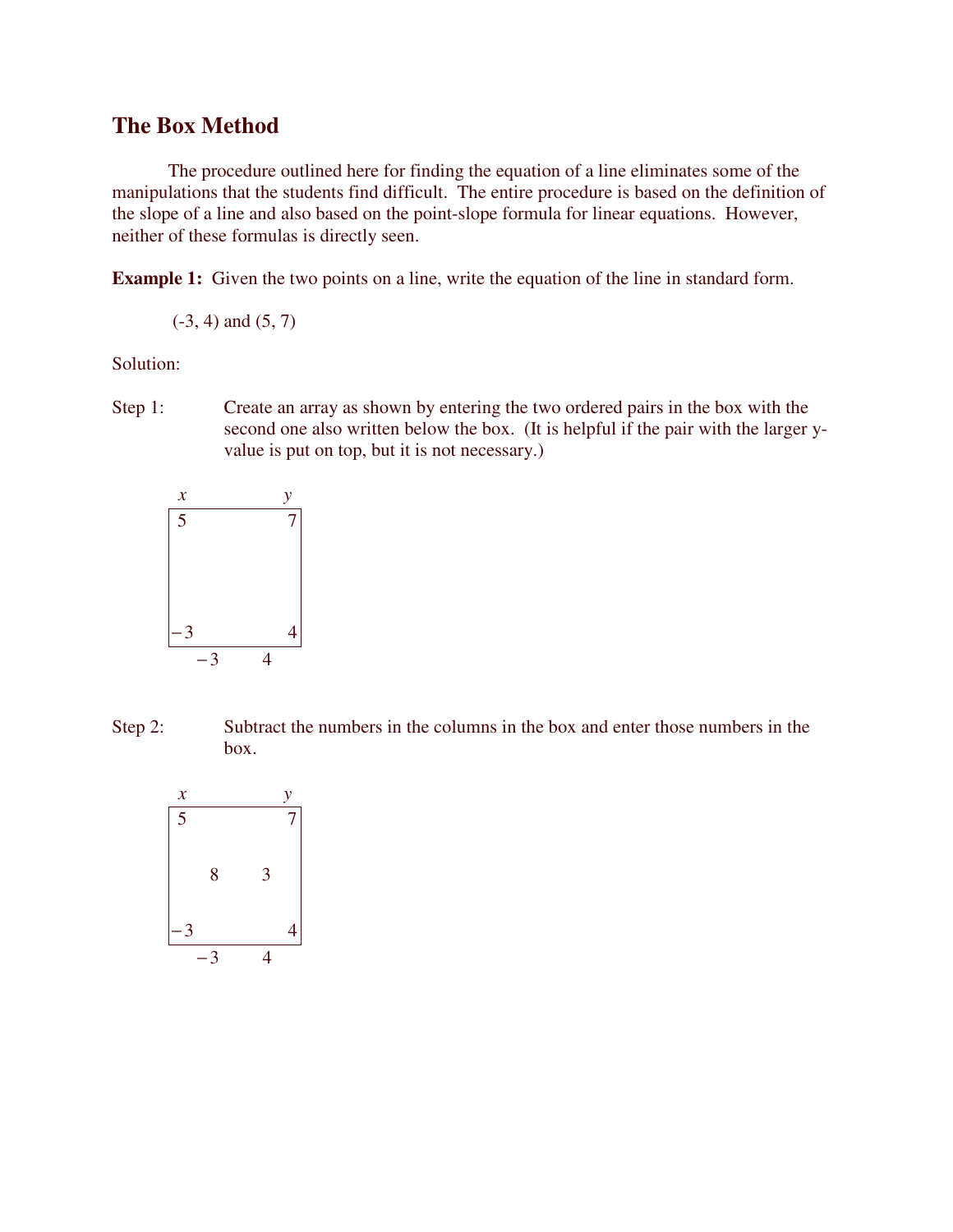Step 3: Multiply diagonally as demonstrated below to yield the equation. It is important to note that the terms are subtracted on each side of the equation. Because of this, the order is important.



 $3x - 8y = -3(3) - 4(8)$ 

Step 4: Perform any necessary arithmetic to simplify terms, and the result will be the equation of the line in standard form.

 $3x - 8y = -9 - 32$  $3x - 8y = -41$ 

The process also works when finding equations of vertical lines which have no slope.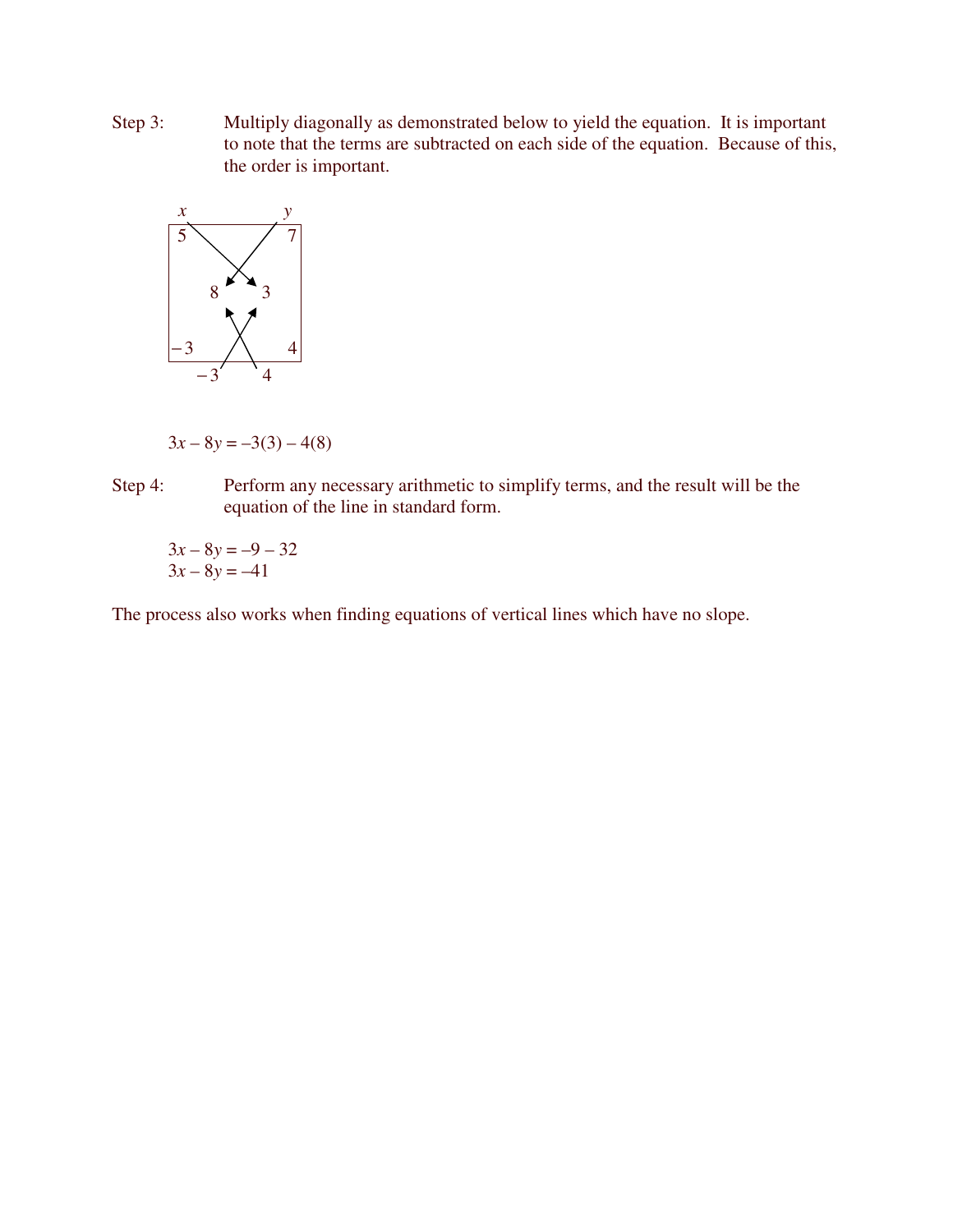#### **The Proportion Method**

**The reasoning behind the method:** The slope of a line is a ratio of the change in the y-value to the change in the x-value. A proportion is created, and the usual method of solving a proportion by cross multiplication is used. (It should be noted that the methods demonstrated here do not work for finding the equation of a vertical line.)

**Example 2:** Find the equation of the line that passes through the points (3, 4) and (6, -4).

**Solution:** We set up a proportion using the slope formula using both points  $\left| m = \frac{y_2 - y_1}{x} \right|$ -  $\backslash$  $\mathsf{I}$ J ſ −  $=\frac{y_2-}{x_2-}$ 2  $\lambda_1$ 2  $y_1$  $x_2 - x$  $m = \frac{y_2 - y_1}{y_2 - y_1}$  and

then again using an arbitrary point (*x*, *y*) and one of the ordered pairs.

$$
\frac{y-4}{x-3} = \frac{-4-4}{6-3}
$$

$$
\frac{y-4}{x-3} = \frac{-8}{3}
$$

Then cross-multiply to yield

$$
3(y-4) = -8(x-3)
$$
  
3y-12 = -8x + 24

The equation can be manipulated to give standard form  $8x + 3y = 36$  or slope-intercept form

$$
3y = -8x + 36
$$

$$
y = -\frac{8}{3}x + 12
$$

**Example 3:** Write the equation of the line with slope 5  $m = \frac{4}{5}$  and that contains the point (-3, 7). **Solution:** Set up the proportion using the given slope ratio and the slope using the arbitrary point (*x*, *y*) and the given ordered pair.

$$
\frac{y-7}{x-(-3)} = \frac{4}{5}
$$
  

$$
\frac{y-7}{x+3} = \frac{4}{5}
$$

Cross-multiplication yields

$$
5(y-7) = 4(x + 3)
$$
  

$$
5y - 35 = 4x + 12
$$

The equation can be manipulated to give standard form  $4x - 5y = -47$  or slope-intercept form

$$
5y = 4x + 47
$$

$$
y = \frac{4}{5}x + \frac{47}{5}
$$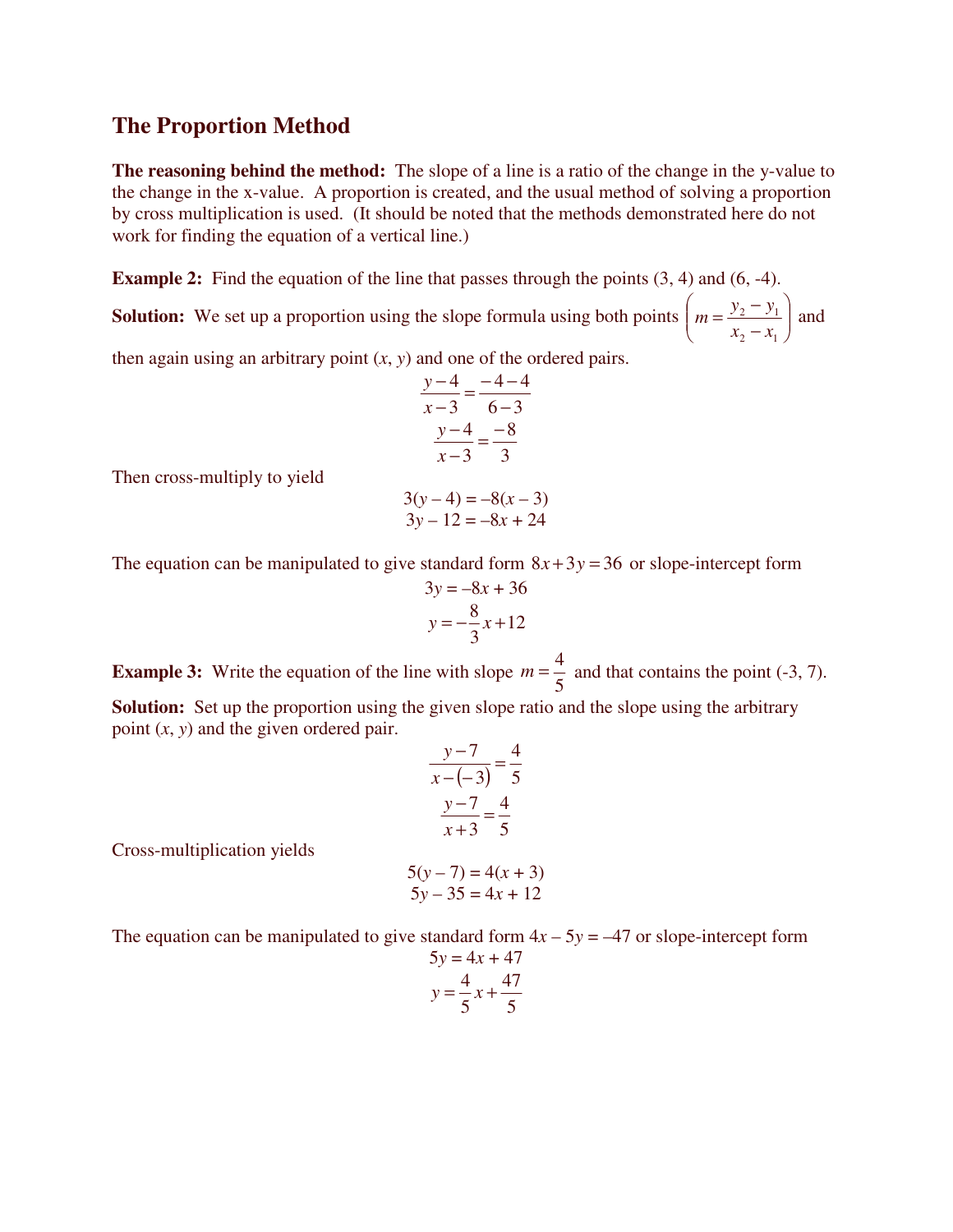#### **Alternative Method**

The method demonstrated here is related to the method demonstrated in the previous two examples. Here, the idea that the slope is a ratio of the change in y to the change in x is used. An equation in standard form is generated, and substitution into the equation yields the constant C. A common formula exhibited in textbooks shows that the slope of a line  $Ax + By = C$  is

*B*  $m = -\frac{A}{R}$ . This method uses a proportion to "undo" this formula to obtain the coefficients of *x* 

and *y* in the appropriate places.

**Example 4:** Find the equation of the line with slope 7  $m = -\frac{4}{7}$  that contains the point (-5, 8). **Solution:** Set up a proportion relating the slope to the basic variables *x* and *y*.

$$
\frac{y}{x} = \frac{-4}{7}
$$

Cross-multiplication yields

$$
7y = -4x
$$

Any line with this slope will have an equation of the form  $4x + 7y = C$ .

By substitution of the ordered pair into this equation for *x* and *y* will yield the value of the constant C.

$$
4(-5) + 7(8) = C
$$
  
-20 + 56 = C  
36 = C

The equation of the line is  $4x + 7y = 36$  which can then be put in slope-intercept form as needed.  $7y = -4x + 36$ 

$$
y = -\frac{4}{7}x + \frac{36}{7}
$$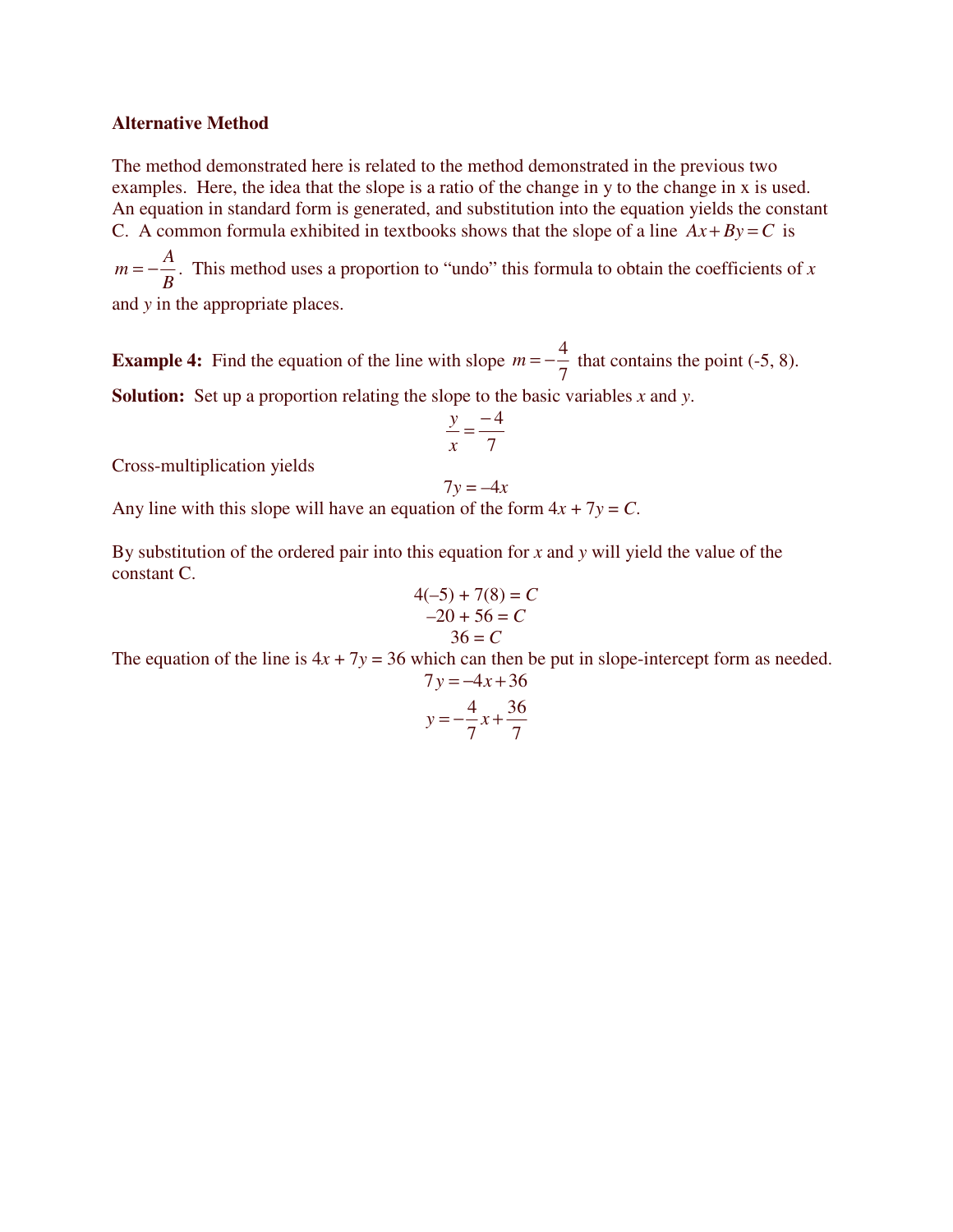#### **Solving Systems of Equations**

**Example 5:** Find the solution of the system of equations  $\mathfrak{c}$ ∤  $\int$  $+ 5y =$  $+4y =$  $2x + 5y = 13$  $3x + 4y = 9$  $x + 5y$  $x + 4y$ 

Step 1: Isolate the *x* term in each equation.

$$
3x = 9 - 4y
$$
  

$$
2x = 13 - 5y
$$

Step 2: Multiply an equation by the coefficient of *x* in the other equation.

(multiply by 2)  $3x = 9 - 4y \rightarrow 6x = 18 - 8y$ (multiply by 3)  $2x = 13 - 5y \rightarrow 6x = 39 - 15y$ 

Step 3: Set the equations equal to each other.

$$
18 - 8y = 39 - 15y
$$

Step 4: Solve for *y*.

$$
7y = 21
$$
  

$$
y = 3
$$

Steps  $5 - 8$ : Repeat the process for the other variable or substitute the value in Step 4 into one of the equations to find the value of the remaining variable.

| Step 5: | $4y = 9 - 3x$<br>$5y = 13 - 2x$                                                              |                                     |
|---------|----------------------------------------------------------------------------------------------|-------------------------------------|
| Step 6: | (multiply by 5) $4y = 9 - 3x$<br>$\rightarrow$<br>(multiply by 4) $5y = 13 - 2x \rightarrow$ | $20y = 45 - 15x$<br>$20y = 52 - 8x$ |
| Step 7: | $45 - 15x = 52 - 8x$                                                                         |                                     |
| Step 8: | $-7x = 7$<br>$x=-1$                                                                          |                                     |

The solution of the system of equations is the ordered pair  $(-1, 3)$ . Because the two lines intersect at a single point, the system is described as *consistent and independent*.

In the case of parallel lines, there is no solution. The system is described as *inconsistent*. The above process develops as follows.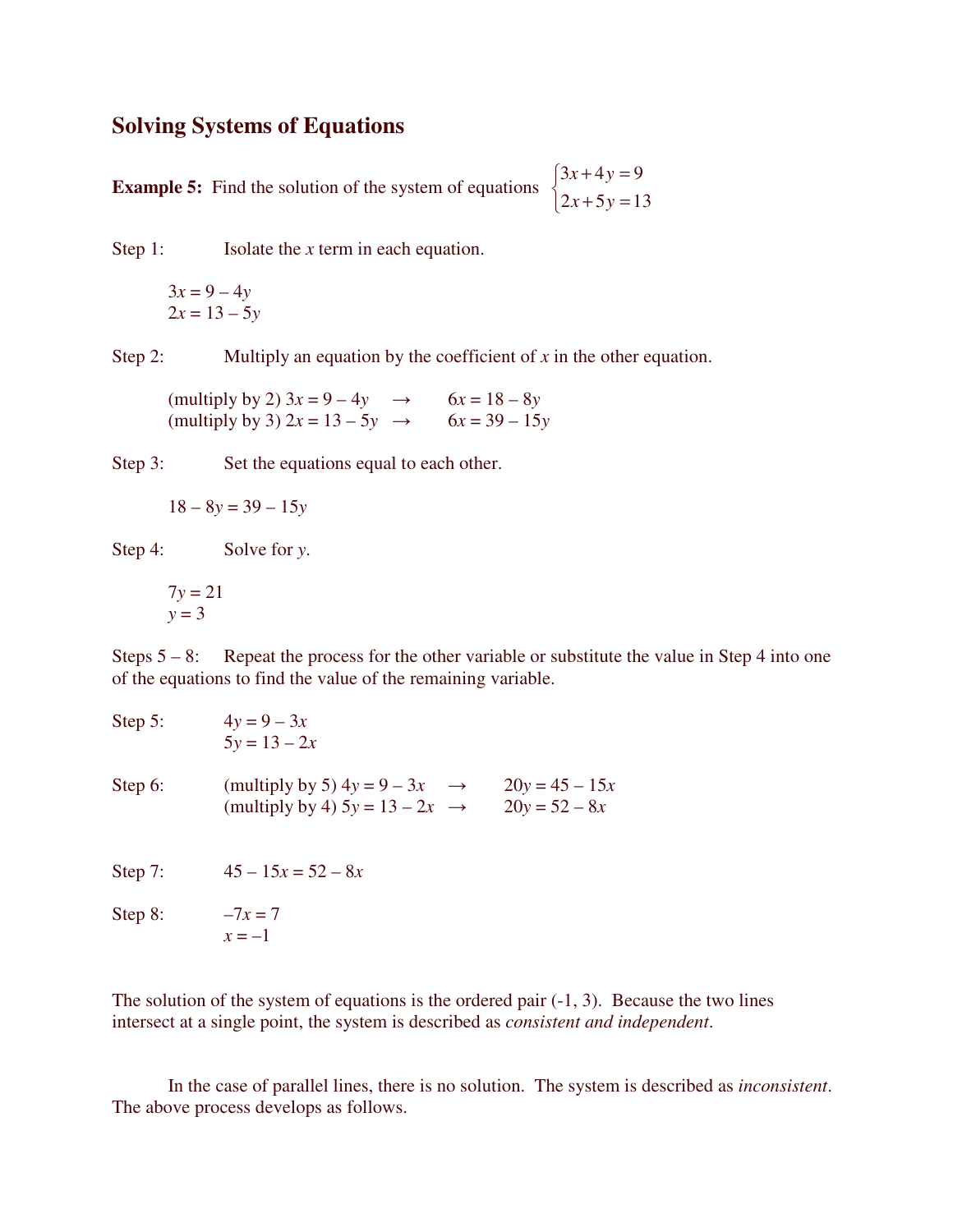**Example 6:** Find the solution of the system of equations  $\mathfrak{c}$ ∤  $\int$  $-4y =$  $-2y =$  $6x - 4y = 24$  $3x - 2y = 6$  $x - 4y$  $x - 2y$ 

Step 1: Solving for *x* yields the following:

$$
3x = 6 + 2y
$$

$$
6x = 24 + 4y
$$

Step 2: (multiply by 6)  $3x = 6 + 2y \rightarrow 18x = 36 + 12y$ (multiply by 3)  $6x = 24 + 4y \rightarrow 18x = 72 + 12y$ 

Step 3:  $36 + 12y = 72 + 12y$ 

Step 4:  $36 = 72$ Because this is a false statement, we know that the system has no solution.

For the case of coinciding lines, there will be an infinite number of solutions. Here, there is not a unique solution, and it is said that the system is *consistent and dependent*.

**Example 7:** Find the solution of the system of equations  $\mathfrak{c}$ ∤  $\int$  $=-0.4x +$  $+ 5y =$  $0.4x + 4.2$  $2x+5y=21$  $y = -0.4x$  $x + 5y$ 

Step 1: Solving for *x* yields the following:

$$
2x = 21 - 5y
$$
  

$$
-0.4x = y - 4.2
$$

Step 2: (multiply by –0.4)  $2x = 21 - 5y$   $\rightarrow$   $-0.8x = -8.4 + 2.0y$ (multiply by 2) –0.4*x* = *y* – 4.2  $\rightarrow$  –0.8*x* = 2*y* – 8.4

Step 3:  $-8.4 + 2.0y = 2y - 8.4$ 

Step 4:  $0 = 0$ 

Because this is a true statement, we know that the system has an infinite number of solutions. The solutions may be represented as points of the form  $(x, -0.4x + 4.2)$  where the *y*-coordinate is the expression that results from solving one of the equations for *y*.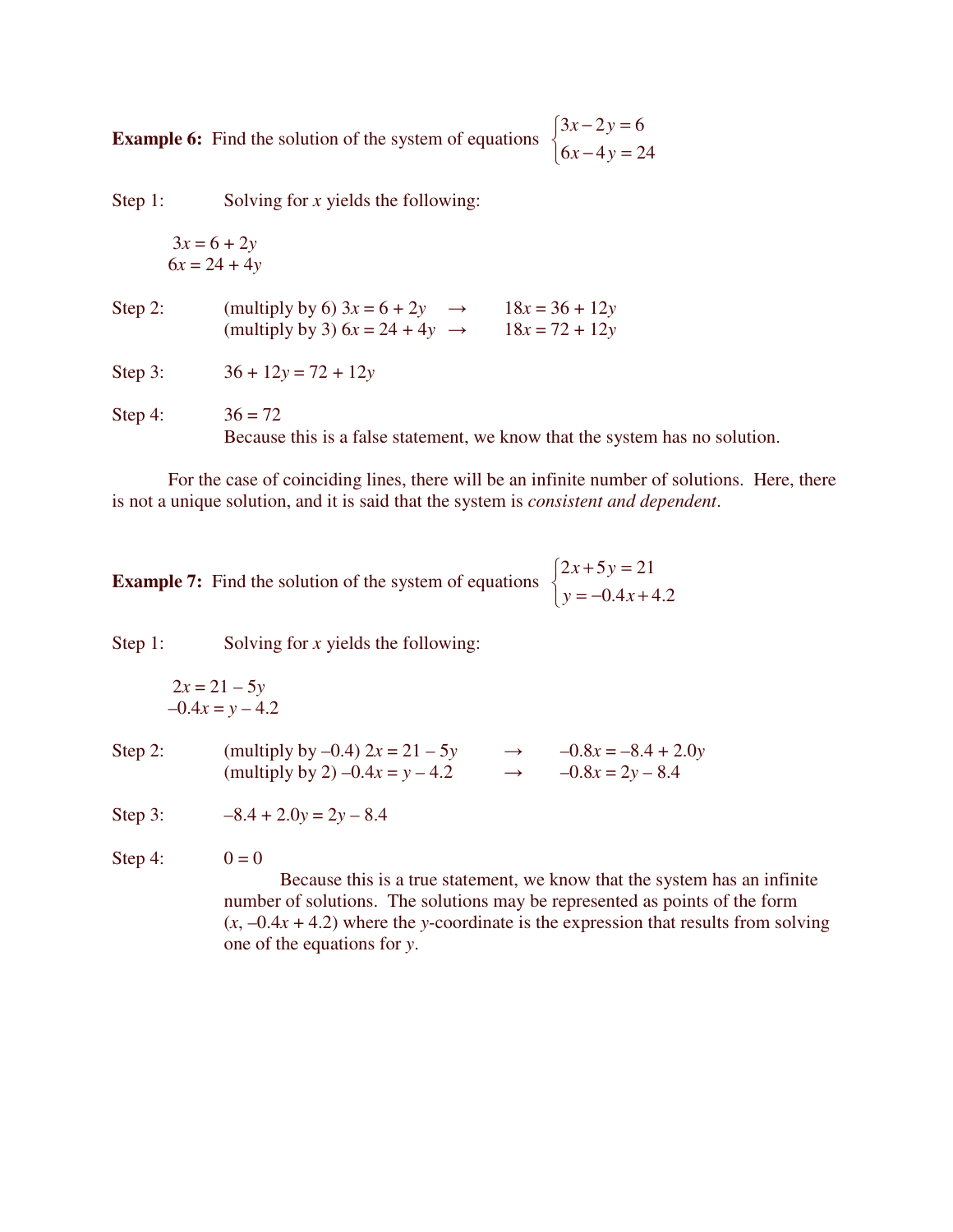### **Justification of Writing the Equation of a Line Using the Box Method**

In general, the student is asked to write the equation of a line passing through two points. In this justification, we will perform the manipulations using symbols and show that it is equivalent to the traditional method of using the point-slope formula.

Find the equation of the line that passes through the points  $(a, b)$  and  $(c, d)$ .

Step 1: Create an array as shown by entering the two ordered pairs in the box with the second one also written below the box. (It is helpful if the pair with the larger *y*value is put on top, but it is not necessary.)



Step 2: Subtract the numbers in the columns in the box and enter those numbers in the box.